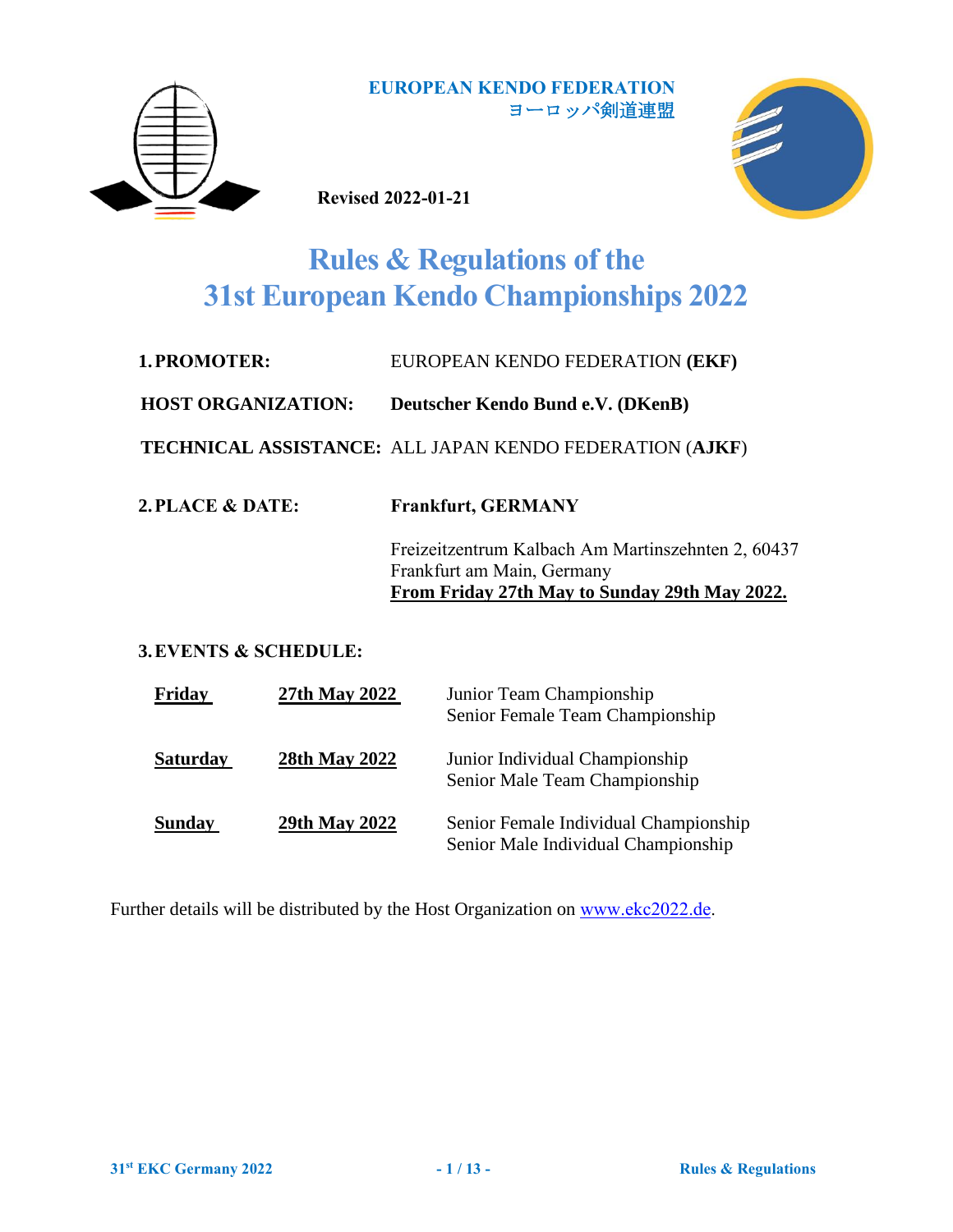

**Revised 2022-01-21**



# **4.GENERAL REFEREEING RULES.**

The regulation of the matches will be made according to "*The Regulations of Kendo Shiai and Shinpan (September 2nd, 2017 - "The Regulations" and its subsequent amendments)*", published by International Kendo Federation (F.I.K.), except for the points specified hereafter. In addition, Shinpan will apply the Provisional Match and Referee Rules as developed by ZNKR [\(https://www.kendo.or.jp/en/information/20210516/\)](https://www.kendo.or.jp/en/information/20210516/).

A competitor who does not show up at the court within 5 minutes after the caller has called out his or her name is regarded as default and is disqualified.

**Due to the remaining impact of the COVID-19 Pandemic, the Rules might need to be adapted to the applicable German government rules in force during the time of the event. This may affect the placement of shiai-jo, distances between competitors and teams, special arrangements behind the competition area and in the audience area, checks for vaccination, hygiene requirements, use of protective equipment such as face masks and shields etc. These rules will be communicated to the teams in advance, if possible. All local laws need to be complied with. The teams must commit themselves to full adherence to these laws and these rules and requirements and adapt their movements and behavior accordingly in all EKC related circumstances (hotels, transfers, meals, seminar, tournament, Sayonara Party etc.). This will include that all competitors shall use a plastic cover in lower part of men, and at the competition venue everybody not wearing men (competitors, officials, shinpan, coaches, managers etc) should be wearing an FFP2 - mask covering mouth and nose.**

# <span id="page-1-0"></span>**5.CONTENT OF THE CHAMPIONSHIPS.**

The content of the EKF Championships is as follows:

- **Senior Male Team Championship** with teams composed of maximum 5 (five) men out of 7 (seven) inscriptions.
- **Senior Female Team Championship** with teams composed of maximum 5 (five) women out of 7 (seven) inscriptions.
- **Junior Team Championship** with teams composed of maximum 3 (three) persons out of 5 (five) inscriptions.
- **Senior Male Individual Championship** for maximum **4 (four**) men,
- **Senior Female Individual Championship** for maximum **4 (four)** women.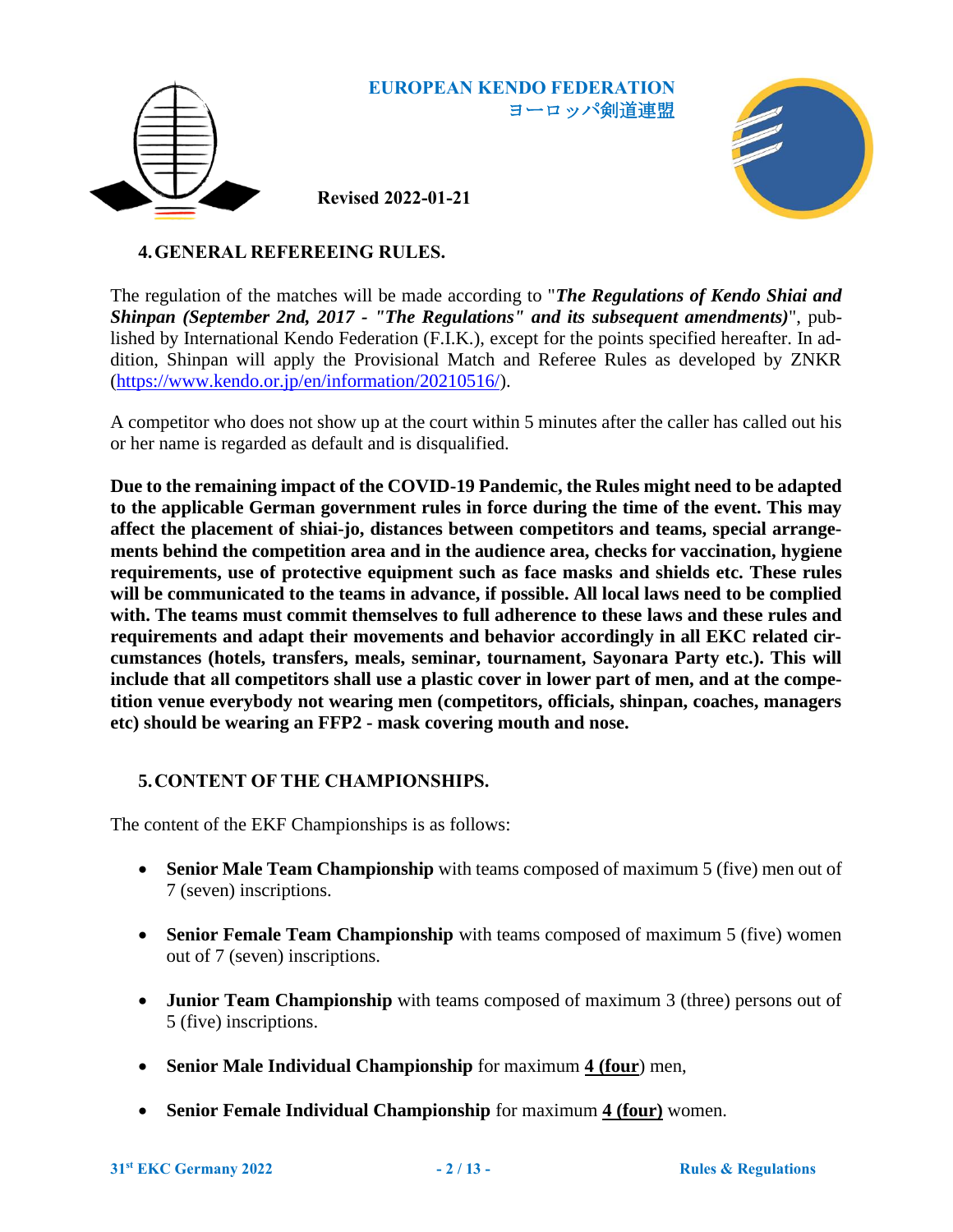

**Revised 2022-01-21**



• **Junior Individual Championship** for maximum **4 (four)** persons.

For the two junior categories, the participants should be **minimum 16 years and younger than 18 years old, at the date of the Championship**. But see also at 6.2.2. No exceptions will be granted.

After every championship the first placed will be awarded an official **"European Champion**" title and there will be one second place and two equal third places. Also, for every championship, minimum one "Fighting Spirit" trophy will be awarded. Fighting Spirit Awards are decided by the EKF upon proposal by the shinpan-shunin.

# **6.SPECIFIC RULES FOR EACH CATEGORY.**

# **6.1. Team Championships.**

# **6.2. Senior Male Team Championship.**

Every country is represented by a team of five, or by a minimum of three male fighters, chosen freely before every fight out of the maximum of seven official inscriptions arrived in due time. Every competitor should have at least the age of 18 at the time of the actual championship day.

# **6.2.1.Senior Female Team Championship.**

Every country is represented by a team of five, or by a minimum of three female fighters, chosen freely before every fight out of the maximum of seven official inscriptions arrived in due time. Every competitor should have at least the age of 18 at the time of the actual championship day.

# **6.2.2.Junior Team Championship.**

Every country is represented by a team of maximum three, or, in default of, of minimum two fighters, chosen freely before every fight out of the maximum of five official inscriptions arrived in due time. For the age, the rules of Section [5](#page-1-0) are applicable.

As for two years no Juniors could compete at an EKC, a special exception from the age rules shall apply. Exceptionally for this year, one member of any fielded Junior Team may be aged **minimum 16 years and younger than 20 years old** at the date of the Championship. All other members of any fielded team must be aged younger than 18 at the date of the Championship. The oldest member of any fielded team must hold the Taisho position. No exceptions will be granted. A person aged 18 years or older participating in the Junior Team Championship may participate also in Senior Individual Championship only.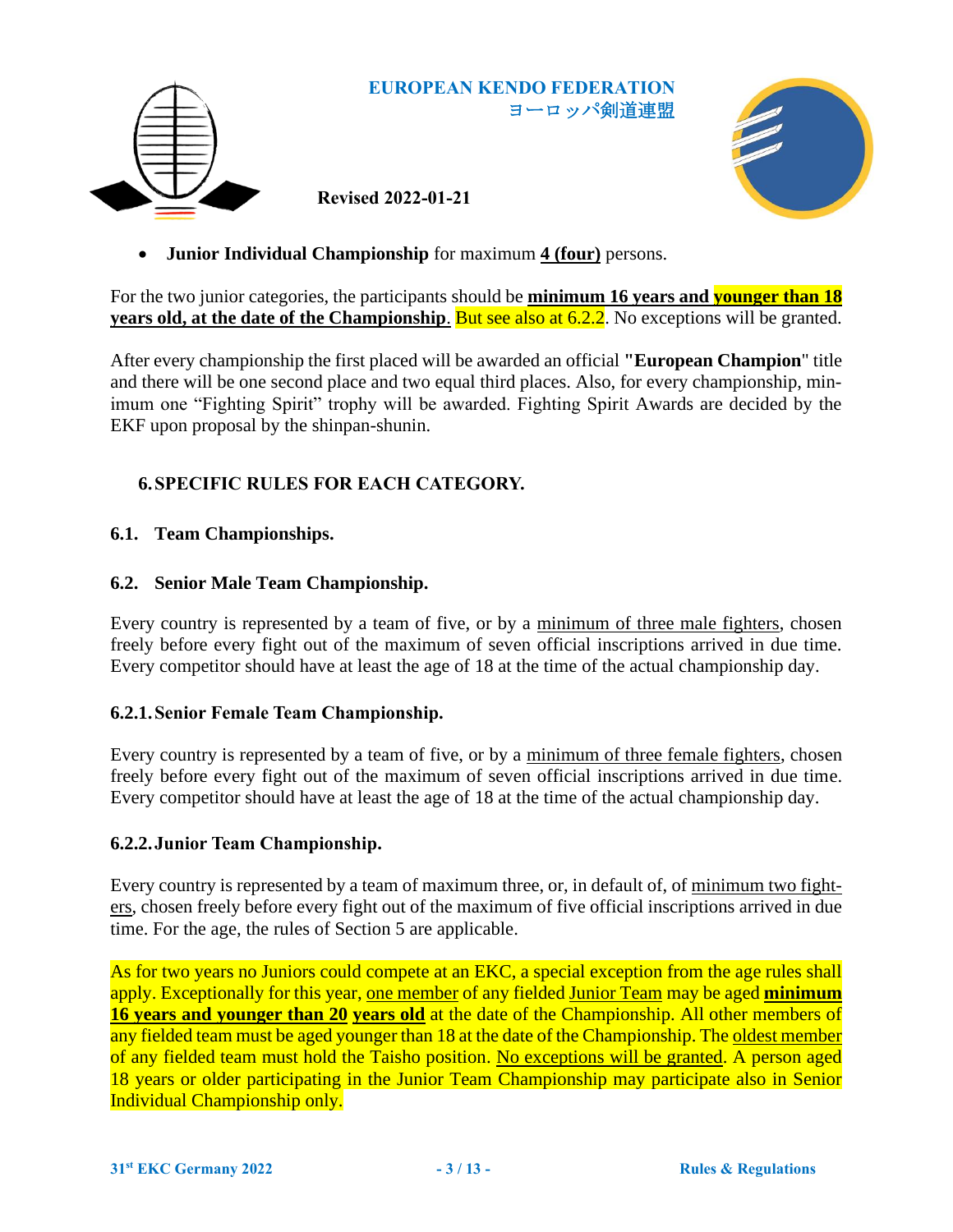

**Revised 2022-01-21**



## <span id="page-3-0"></span>**6.2.3.Participation.**

Senior men can only participate at the Senior Male Team Championship, senior women only at the Senior Female Team Championship. Both male & female are allowed in the junior category.

For the Senior Male Team Championship and the Senior Female Team Championship: In case of a 4 Competitor team, the 2<sup>nd</sup> position remains free. In case of a 3 Competitor team, the 2<sup>nd</sup> and the 4<sup>th</sup> position remain free. For the Junior Team Championship: In case of a 2 Competitor team, the 2<sup>nd</sup> position remains free.

#### **6.2.4.Common rules for the Team Championships.**

#### **6.2.4.1. Preliminary contests (Pool system).**

All teams that entered their official inscriptions in due time will be divided by drawing into as many pools of 3 as possible. However, the 4 teams that got the medals at the previous Team Championships will be seeded into different pools and removed to the far end of the grid.

**The order of matches will be announced, and pools can be combined,** respecting the principle of separation as mentioned in the foregoing paragraph.

If the inscriptions make it necessary, **pools of two (2) or four (4)** will be included.

The **first two out of every pool** will be entered on the tournament grid. The 1<sup>st</sup> placed of one pool will compete with the  $2<sup>nd</sup>$  placed of another pool.

#### **6.2.4.1.1. Specific pool system rules.**

For the first round the names and the order of combats shall be handed in at the managers' meeting, all others at the administration table of the shiai-jo immediately after the end of the previous fight of the respective team.

The combats are played by "*sanbon-shobu*" and the duration is **4 minutes** for all categories. Equality (*hikiwake*) will be declared in case no points are scored or if the score is one to one.

If two teams remain even at the end of the pool, a supplementary fight, between two of the team members will decide on the victory. This fight will be held according to the "*ippon-shobu"*-principle, without time limit.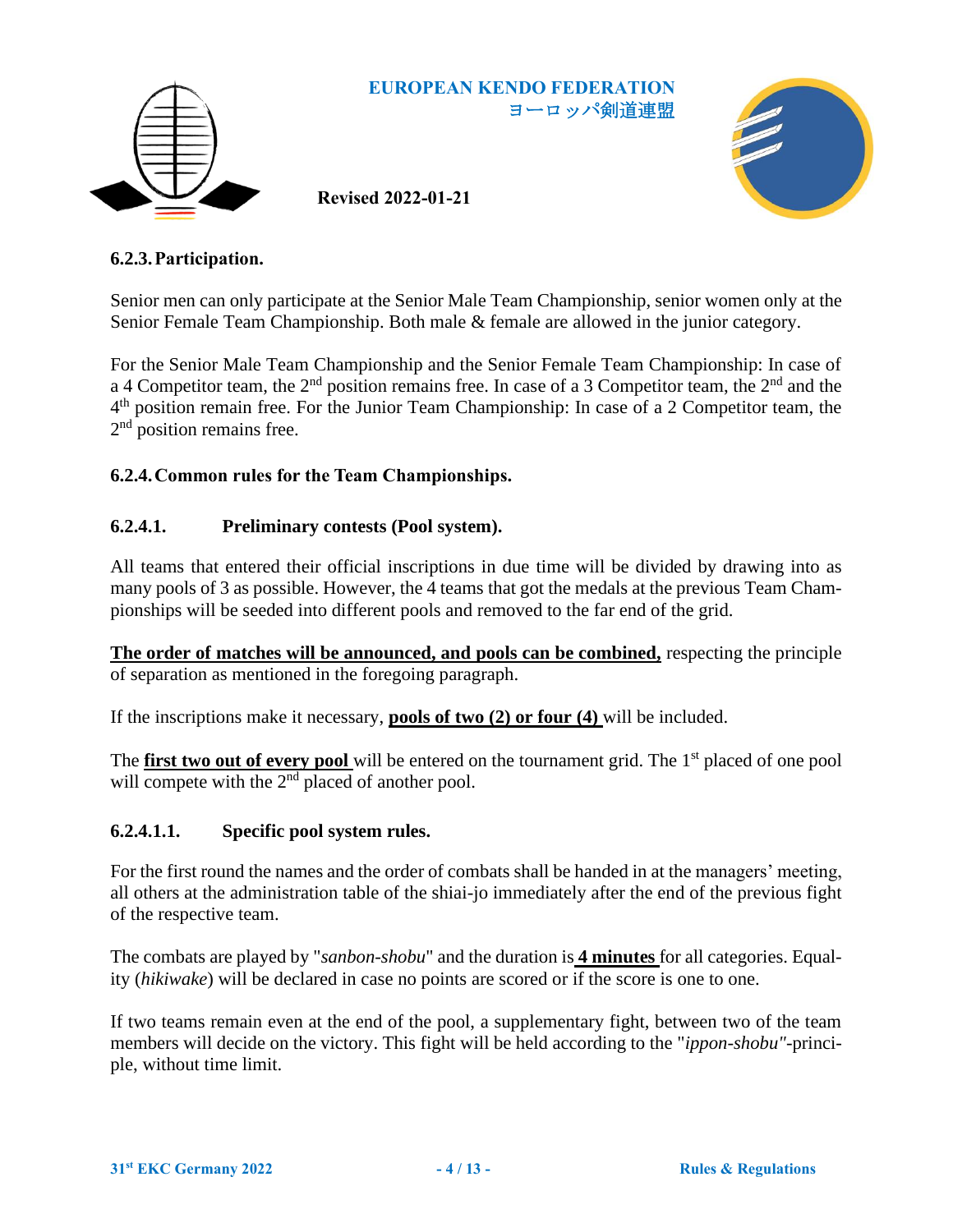

**Revised 2022-01-21**



# **6.2.4.1.2. Team Classification.**

Determination of the winning team in both pool and tournament matches will be made in the following order of precedence:

- 1. Highest number of individual winners; but, if it is a tie, then
- 2. Highest number of points scored.
- 3. Should 1. and 2. still be a tie, a draw will be declared in the pool matches (see next paragraph) and a play-off will be conducted in the tournament matches.
- 4. A default is regarded as a loss: the opponent is given 2 points.

Determination of the ranking of teams in the pool matches will be made in the following order of precedence:

- 1. Higher number of team matches won; but, if it is a tie, then
- 2. Lower number of team matches lost; but, if it is a tie, then
- 3. Higher number of draws in team matches (see above), if it is still a tie, then
- 4. Higher number of individual winners; if it is still a tie, then
- 5. Lower number of individual losses; but, if it is a tie, then
- 6. Higher number of individual draws (hikiwake), if it is still a tie, then
- 7. Higher number of points scored, if it is still a tie, then
- 8. Lower number of points lost.

If the situation is still a tie between two teams, either to determine the order between first and second or second and third team in the pool, a play-off (*ippon-shobu*) between representatives of the two teams will determine the ranking.

Should the situation be a tie between all three teams in the pool, the ranking of teams shall be determined by a pool played by a representative of each team in play-off (*ippon-shobu*) 3 Minutes, like in the individual tournament.

# **6.2.4.2. Tournament.**

The tournament is using the knockout system. The refereeing rules and the principles for discerning the winners are the same as those defined for the pools. **The duration of fights is 4 minutes for juniors and 5 minutes for seniors.**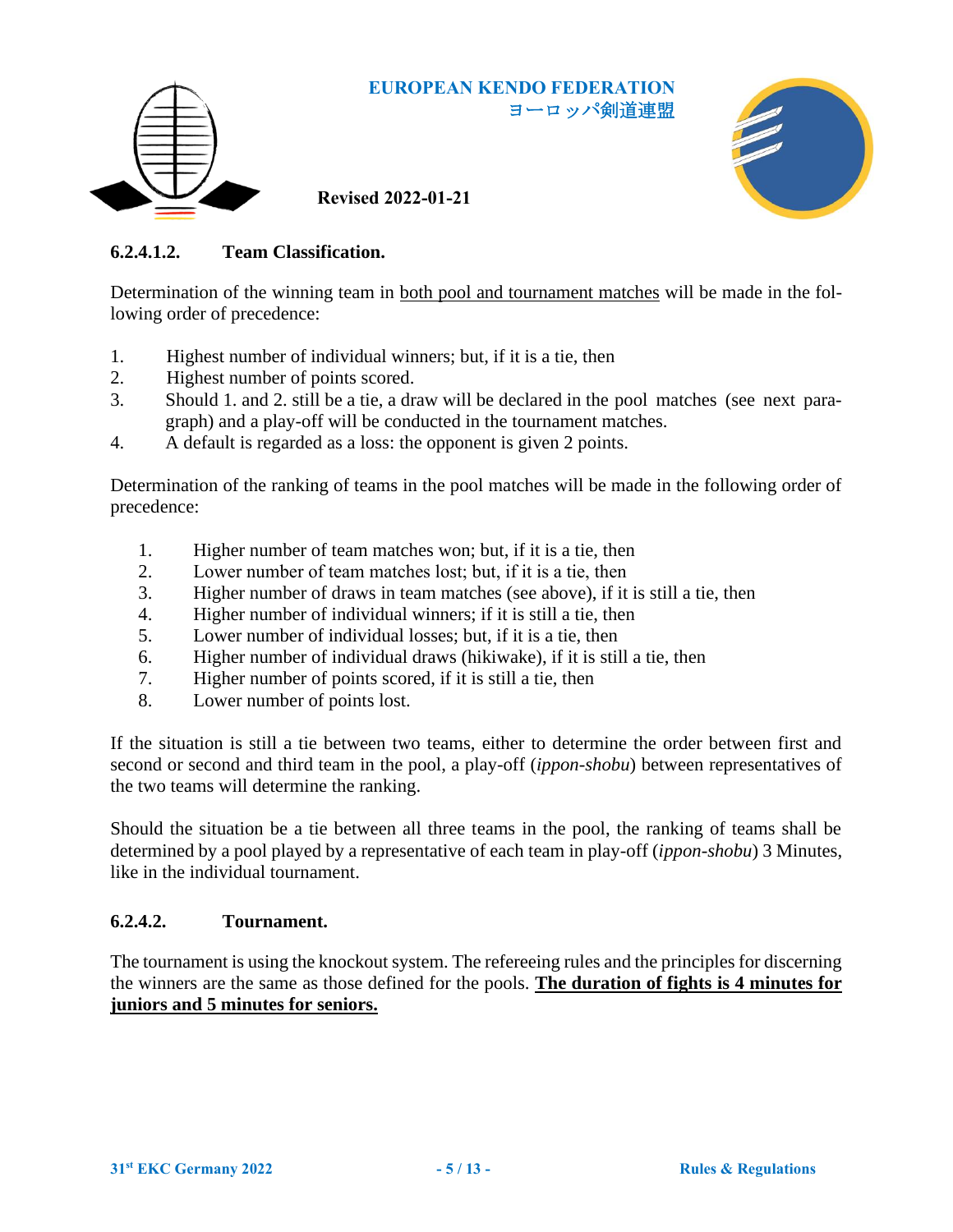

**Revised 2022-01-21**



# **6.3. Individual Championships.**

# **6.3.1.Senior Male Individual Championship.**

Every country may list a maximum of **4 (four**) competitors, following the rules set out earlier. The minimal age is **18 years** at the time of the actual championship day.

#### **6.3.2.Senior Female Individual Championship.**

Every country may list a maximum of **4 (four)** competitors, following the rules set out earlier. The minimal age is **18 years** at the time of the actual championship day.

# **6.3.3.Junior Individual Championship.**

Every country may list a maximum of **4 (four)** competitors, following the rules set out earlier. The same conditions as for the team competition will apply for sex and age (see also Sections [5](#page-1-0)  $\&$ [6.2.3\)](#page-3-0).

# **6.3.4.Common rules for the Individual Championships.**

# **6.3.4.1. Preliminary contests (Pool system).**

Every pool is in principle composed of three fighters, who fight in the following order:  $1 \times 2, 1 \times 3, 2 \times 3.$ 

In the case of pools composed of four, each one will fight **3 (three)** times as follows: **1><2, 3><2, 3><4, 1><4, 1><3, 2><4.**

It is possible that in this same order pools may be combined, or a different order of fights is announced. The division into different pools will be handled by drawing, on condition that fighters of the same nation will be kept out of the same pool. Also, the 4 competitors that got the medals at the previous respective Championships will be seeded into different pools and moved to the corner of the elimination bracket.

The combat time is **4 minutes**, following the "*sanbon shobu*" rule. If appropriate an even match (*hikiwake*) may be the result.

The fighters of the same pool will be ranked as follows. The criteria will be applied in that order and the subsequent criteria will be only applied if a clear decision is not reached:

1. The higher number of fights won; if it is still a tie, then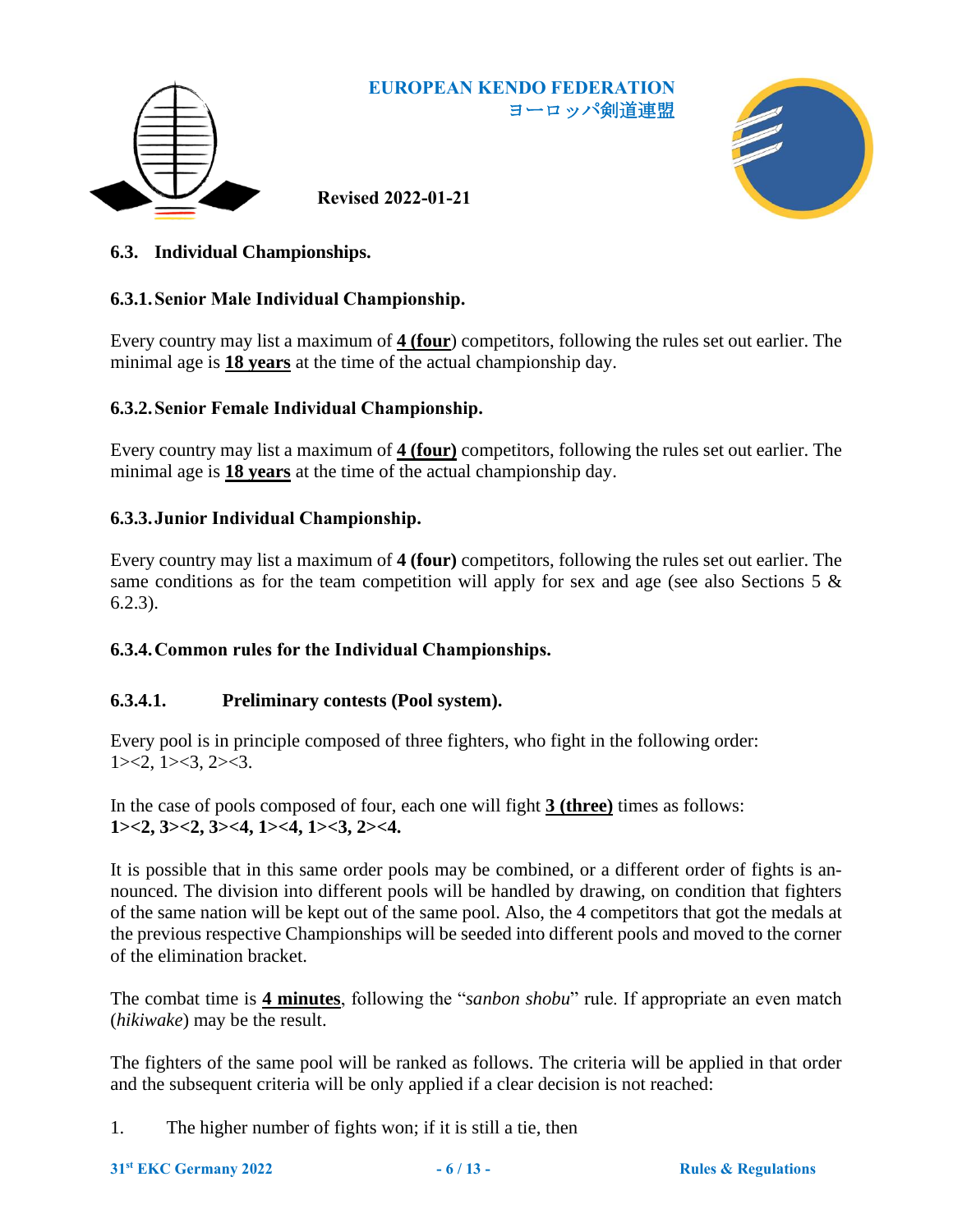

**Revised 2022-01-21**



- 2. The lower number of fights lost; if it is still a tie, then
- 3. The higher number of hikiwake; if it is still a tie, then
- 4. The higher number of points scored; if it is still a tie, then
- 5. The lower number of points lost.

In case of equality between two fighters, one supplementary fight will take place immediately after the normal pool fights, to establish the final order among the fighters. These fights will follow the rule of "*ippon shobu*", without time limit. In pool of four players, supplementary fights will not take place to determine positions three and four, if first and second positions are clear.

In case of equality between all 3 or 4 fighters at the end of the pool, they will fight again the pool of 3 or 4 fighters following the "*ippon shobu*" principle. **If even after two such rounds the order among the fighters is not clarified, the result shall be determined by lot (***chusen***).**

# **6.3.4.2. Tournament.**

After the pool system, **the first** out of every **pool of three** and **the first and second out of pool of four fighters** will be put on the tournament grid. The fights will follow the knockout system.

The combat time is **5 minutes** for seniors and **4 minutes** for juniors, following the "*sanbon shobu*" rule, with the possibility of one prolongation (*encho*). For seniors, there is no time limit on the "*encho"*.

For juniors, "*encho"* is **a maximum of 6 (six) minutes. Thereafter the decisions will be taken by shinpan-decisions (***hantei***), except for semi-final and finals, where encho without time limit will apply.**

# **7.SPECIFICATIONS OF THE SHINAI. (CHANGES – TAKE NOTE!)**

The shinai will have the format explained in the following table out of "*The Regulations of Kendo Shiai and Shinpan (Revised September 2nd, 2017)",* published by F.I.K. (see page 22) **as amended 2018:**

| Specifications for competition use of one Shinai (Itto) |             |          |               |               |
|---------------------------------------------------------|-------------|----------|---------------|---------------|
|                                                         | <b>Sex</b>  |          | <b>Junior</b> | <b>Senior</b> |
| Length                                                  | Male/Female |          | $\leq$ 117 cm | $\leq 120$ cm |
|                                                         | Male        |          | $\geq 480$ gr | $\geq 510$ gr |
| Weight                                                  | Female      |          | $\geq$ 420 gr | $\geq$ 440 gr |
|                                                         | Male        | Sakigawa | $>$ 26 mm     | $\geq$ 26 mm  |
| <b>Diameter</b>                                         |             | Chikutou | $>$ 22 mm     | $>$ 22 mm     |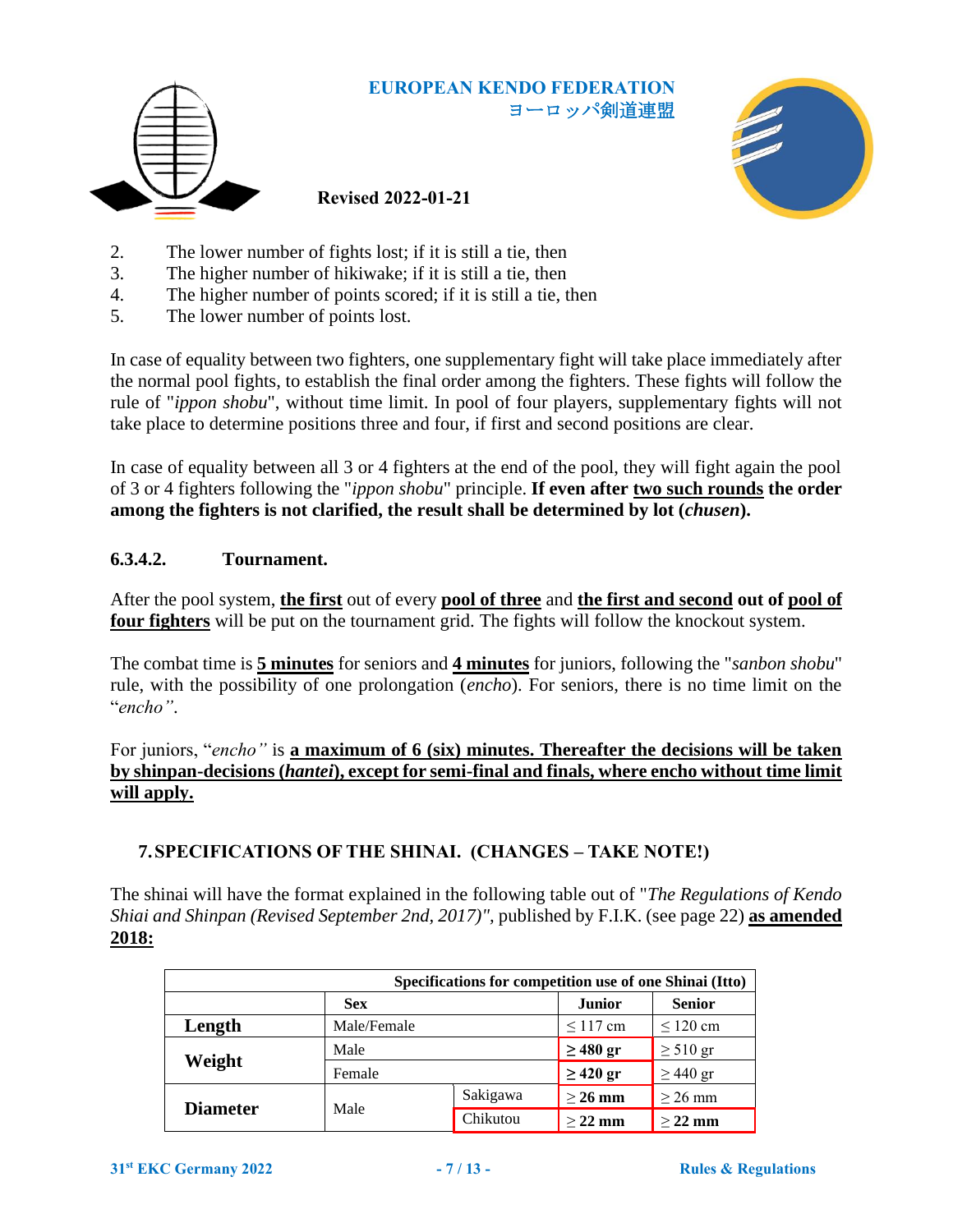



# **Revised 2022-01-21**

|                                                                                                                                                                                                                                                                                                          | Female                   |               | Sakigawa        |          |                        | $>$ 24 mm |                         | $\geq$ 25 mm                                             |  |
|----------------------------------------------------------------------------------------------------------------------------------------------------------------------------------------------------------------------------------------------------------------------------------------------------------|--------------------------|---------------|-----------------|----------|------------------------|-----------|-------------------------|----------------------------------------------------------|--|
|                                                                                                                                                                                                                                                                                                          |                          |               |                 | Chikutou |                        | $>$ 21 mm |                         | $\geq$ 21 mm                                             |  |
|                                                                                                                                                                                                                                                                                                          |                          |               |                 |          |                        |           |                         | Specifications for competition use of two Shinai (Nito). |  |
| <b>Specification</b><br>Gender                                                                                                                                                                                                                                                                           |                          |               |                 |          | Daito (long<br>shinai) |           | Shoto (short shinai)    |                                                          |  |
|                                                                                                                                                                                                                                                                                                          | <b>Maximum</b><br>length | Male & female |                 |          | $\leq$ 114 cm          |           | $\leq 62$ cm            |                                                          |  |
|                                                                                                                                                                                                                                                                                                          | Weight                   | Male          |                 |          | $\geq$ 440 gr          |           | $280 - 300$ g (min/max) |                                                          |  |
|                                                                                                                                                                                                                                                                                                          |                          | Female        |                 |          | $\geq 400$ gr          |           | $250 - 280$ g (min/max) |                                                          |  |
|                                                                                                                                                                                                                                                                                                          | <b>Minimum</b>           | Male          | Sakigawa        |          | $\geq$ 25 mm           |           | $\geq$ 24 mm            |                                                          |  |
|                                                                                                                                                                                                                                                                                                          | diameter                 |               | <b>Chikutou</b> |          | $\geq$ 21 mm           |           | $\geq 20$ mm            |                                                          |  |
|                                                                                                                                                                                                                                                                                                          |                          | Female        | Sakigawa        |          | $\geq$ 24 mm           |           | $\geq$ 24 mm            |                                                          |  |
|                                                                                                                                                                                                                                                                                                          | of sakigawa              |               | <b>Chikutou</b> |          | $\geq 20$ mm           |           | $\geq 20$ mm            |                                                          |  |
| How to measure the diameters of Chikuto<br>How to measure the diameters of Sakigawa<br>Sakigawa Length ≥ 50 mm<br><br>Core tip A<br>Where to measure<br>Where to measure<br>Where to measure<br>Where to measure<br>(Diameter)<br>(Approx 65mm from the tip)<br>(Diameter)<br>(Approx 10mm from the tip) |                          |               |                 |          |                        |           |                         |                                                          |  |

#### **8.RULES CONCERNING THE QUALIFICATIONS OF THE COMPETITORS AND THE CONDITIONS FOR PARTICIPATION, INCOMPATIBLITY & MISCELLANE-OUS.**

- **8.1.** Every competitor must be a member of an organization which is either a full or affiliate member of the EKF, and the inscriptions must be handed in by that organization.
- **8.2.** Every competitor must have the nationality of the country he represents (a passport serves as proof).
- **8.3. Exceptions from nationality requirement can be allowed by the EKF President. Applications for such exceptions shall be filed not later than 15th February 2022 with the EKF Secretary-General using the Nationality Exemption Request (NER) form published on the EKF - website. Applications will be handled and decided before the Final Entry period is expired.**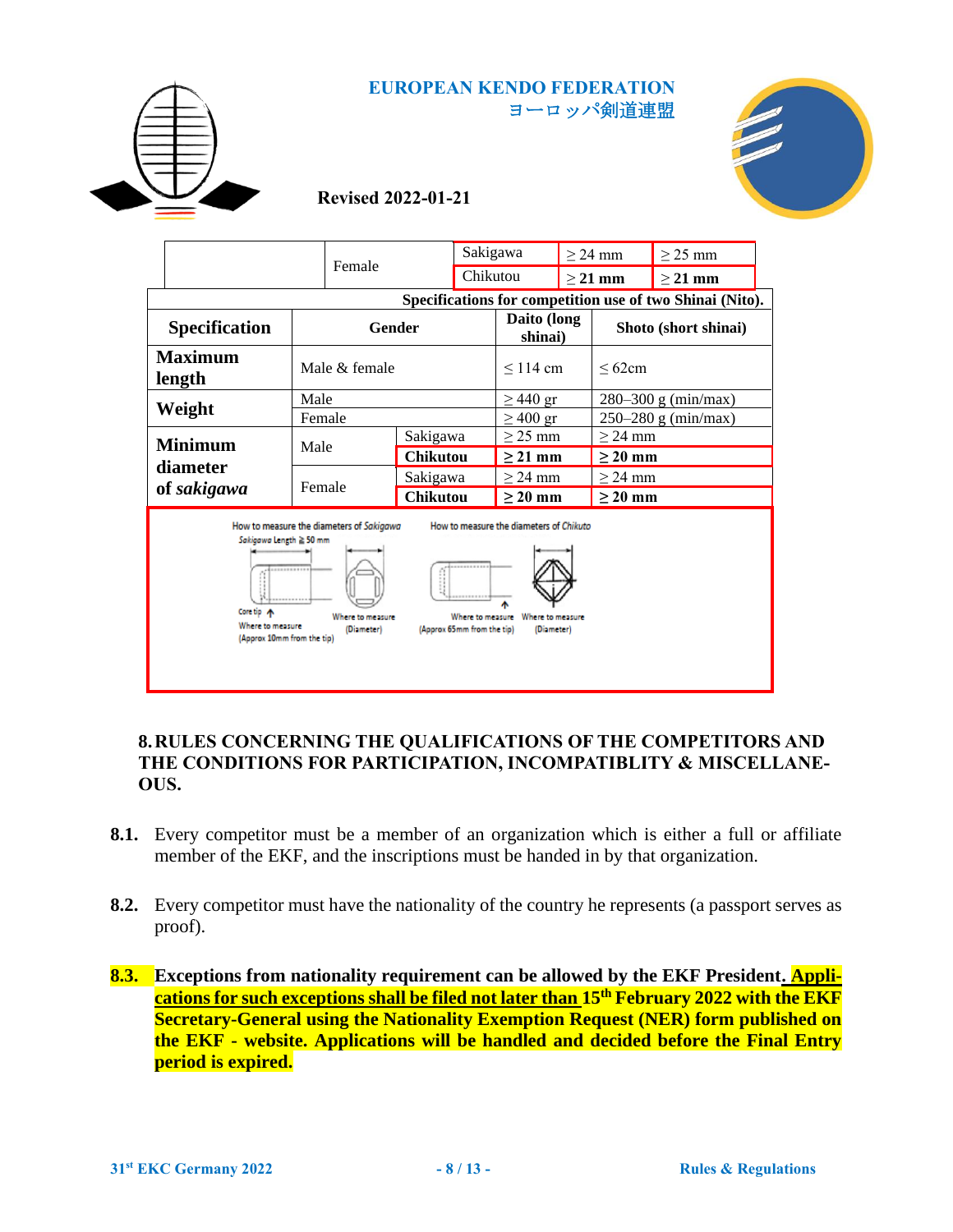

# **Revised 2022-01-21**



- **8.4.** Competitors must be chosen among the names that figure on the official inscription lists in every category that were handed in in due time. Each competitor shall wear during the competition a *"zekken"* (name-tag) on the centre piece of "*o-dare"* (hip-protector) showing his country (top), flag (centre) and family name (bottom), whereby country and person's name shall be written in capital Latin letters, using the English name of the country. For details see the Annex hereto.
- **8.5.** Furthermore, each competitor shall wear during the competition the EKF official number tags as distributed. The number tags will be distributed before the championships and the numbers assigned to each competitor for each championship. **Failure to return the number tags in complete pairs immediately after the closing of the championships will make the respective country liable for payment of EUR 50 / pair of numbers.**
- **8.6.** Every other official may participate as a competitor keeping in mind the limited number in every category.
- **8.7.** Any competitor may participate in both the Team and the Individual Championships provided that maximum number of persons provided for in Section [5](#page-1-0) are not exceeded.
- **8.8.** Every team shall bring their own set (5 minimum) of each red and white ribbons (*tasuki /mejirushi*) to be used in all tournaments for the labelling of competitors.

# **9.REFEREES.**

- **9.1.** Appointment of Referees of the European Championships is entrusted to the EKF, assisted by the ZNKR; they are chosen among those who are proposed by the EKF Member Countries for the EKF/FIK Referee Seminar. **Referees are appointed after the EKF/FIK Referee Seminar and before the beginning of the Final Entry period (see 17.).**
- **9.2.** Referees cannot participate as competitors.
- **9.3. The function of Referee is also incompatible with that of Coach or Manager.**
- **9.4.** The cost of the referees (**lodging in single rooms**, meals, bus transport, sayonara party) is taken in charge by the organizing country for four nights, starting from **Thursday evening before the EKC to Monday morning after the EKC.**
- **9.5.** Each referee will bring his own set of flags.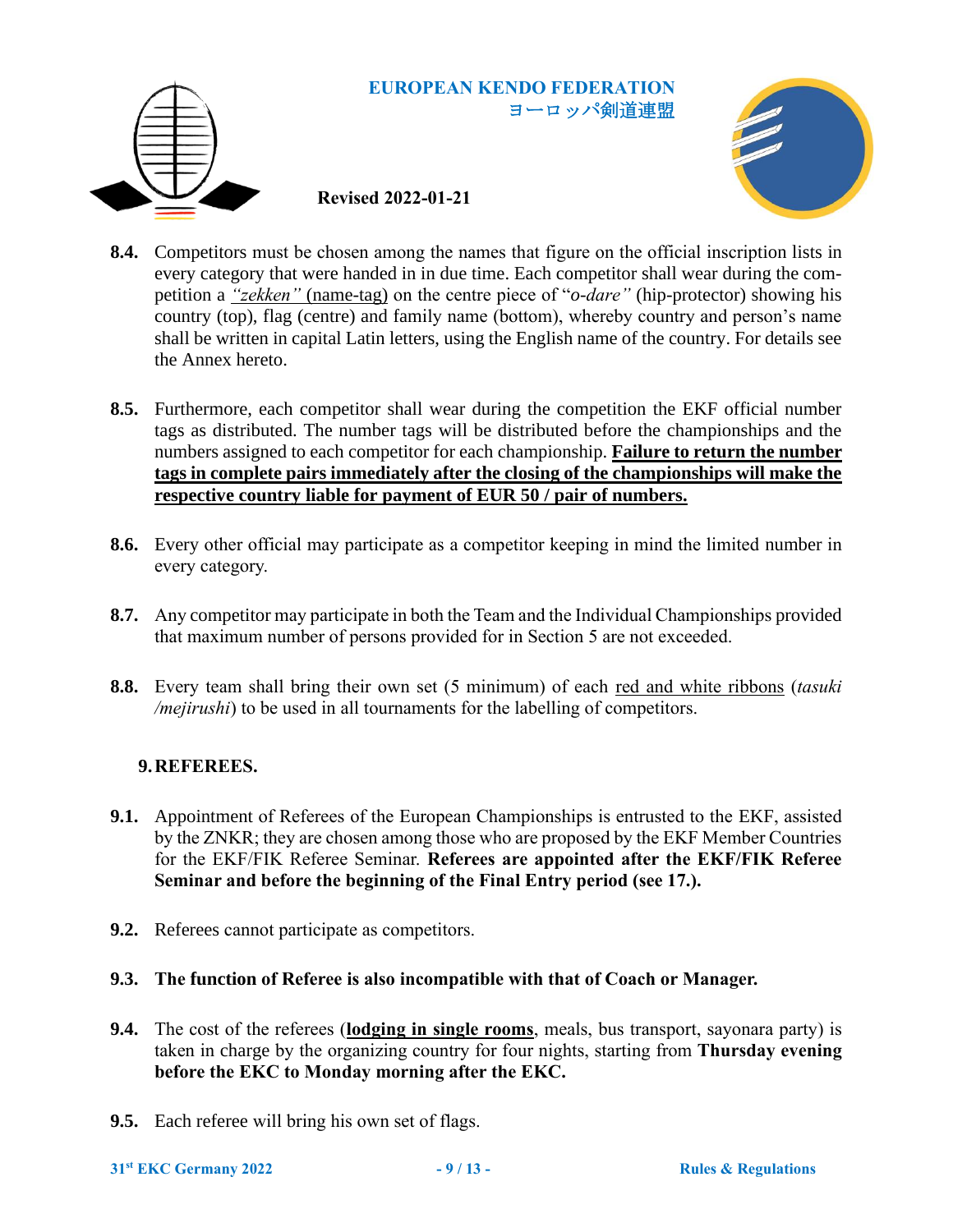

**9.6.** All referees will wear the same uniform: a plain white shirt, a plain deep red necktie, plain light grey trousers, a plain dark blue pair of socks and a plain dark blue jacket.

#### **10. MANAGER.**

The manager of each team is responsible for the attitude of every competitor (the correct way of wearing their *bôgu*, the **length of the "***men-himo" (max 40 cm)***,** good condition of *bôgu* parts and equipment, etc.), and everything that may improve the harmonious flow of events during the championships. He or she should maintain a general attitude that corresponds with the Budo spirit and *reigi*.

#### **11. DRAWING.**

The drawing for all categories will be conducted under the authority of the EKF prior to the event.

#### **12. COMPLAINTS.**

All complaints to the E.K.F. Technical Director or his representative are to be handed in by the Manager or the Team Leader; all other people will be refused. Any complaint needs to be filed immediately but by in any case not later than by the end of the possibly affected competition.

#### **13. INSURANCE AND LIABILITY FOR DAMAGE.**

Every delegation shall ensure that all its officials, all members and all participants are insured against any possible mishaps (sickness, injury, loss or theft, liability for damage....) during travel and stay. **Delegations are also responsible for proper conduct of their members in the context of the event, and liable to compensate all damage which has been affected by their members to or in the EKC premises, hotels and means of transport.**

Host organization **must have** insurance against any civil liability. In case of an accident or incident (in particular, but without limitation to, injury, theft, traffic accident etc.) which might lead to a claim against any third party and/or requires a written attestation by the Host Organization or by the EKF, the accident or incident has to be notified to the Host Organization and the EKF before the departure of the delegation, unless this is impossible due to the circumstances of the accident or incident.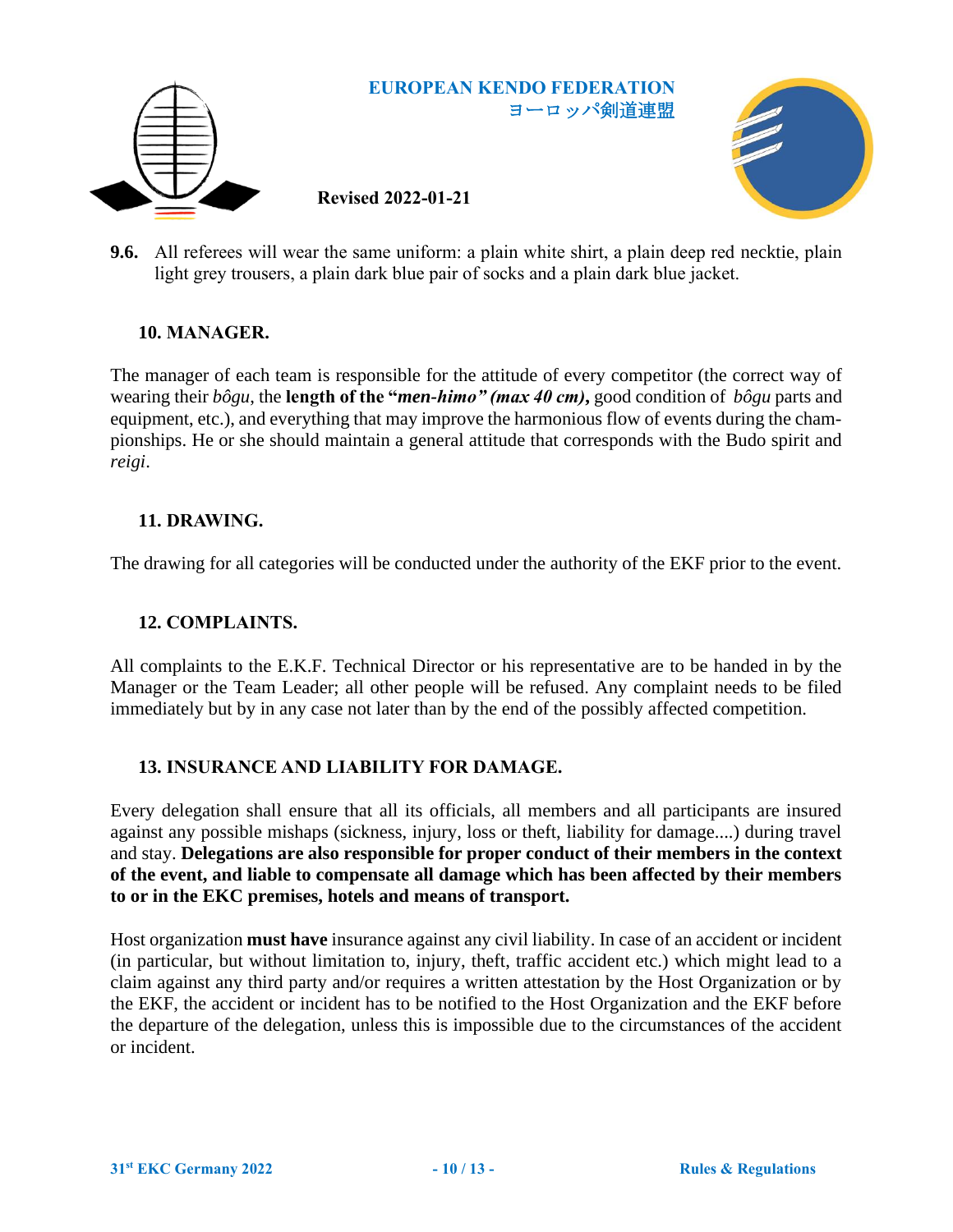





# **14. APPLICATION OF ARTICLE 30 OF REGULATIONS OF KENDO SHIAI AND SHINPAN - (Injury or Accident)**

**Delegations must ensure that all their members (coaches, managers and competitors) are duly aware of the provisions of Article 30 of the FIK Regulation of Kendo Shiai and Shinpan, covering Injury and Accident during** *shiai***.** 

**When applying the provisions of Article 30, it is the duty of the referees to determine immediately, through a** *gogi,* **the responsibility of the opponent for the accident, keeping in mind that intent is not a necessary criterion.**

# **15. DOPING PREVENTION.**

A competitor who is judged by decision of the referees to be under the influence of prohibited drugs or alcohol shall be disqualified, be ordered to retire from the match and shall lose the match (Art 15, 18 of the Regulations).

Additionally, the *FIK Anti-Doping Rules* 2021 and the *EKF Anti-Doping Rules* (adopted April 8<sup>th</sup>, 2010, Debrecen) (together "The AD-Rules"), as well as the respective updated and most recent WADA Prohibition List, shall be applicable. In the case of conflict in the AD-Rules, the EKF Anti-Doping Rules shall prevail. In case of disqualification following any anti-doping violation, the shift of ranks method determined by FIK during the past WKC shall be applied.

**Doping tests may be conducted according to the National Anti-Doping Rules of the Host Country. Therapeutic Use Exemption (TUE) files must be submitted by 15th February 2022 to the EKF Vice-President [\(vice-president@ekf-eu.com\)](mailto:vice-president@ekf-eu.com?subject=29EKC2019BELGRADE%20-%20Anti-Doping%20-%20TUE%20-%20Request).**

# **16. DATA**

**By registering, all participants and officers agree that their names, gender, tournament category, results and pictures as filed or taken during the event may be stored, processed and published on the internet or in print media and that there may be videos taken during the event, stored and live streamed in connection with the event. All personal data will be handled according to EKF Privacy Statement published on the EKF website.**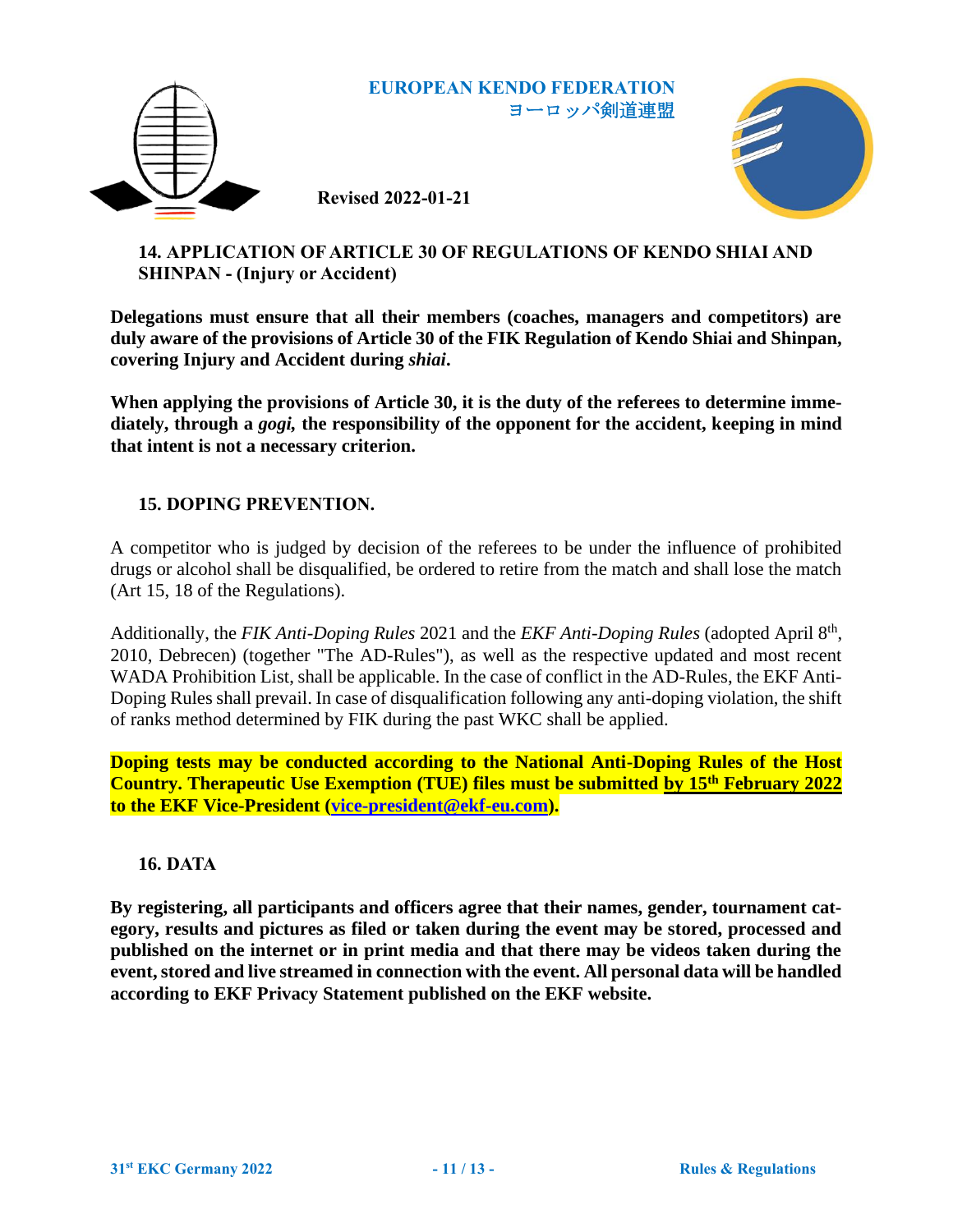

**Revised 2022-01-21**



# **17. DEADLINES FOR PRE-ENTRY AND FINAL ENTRY.**

## **17.1. Pre-Entry period: There will be no pre-entry conducted for the 31EKC. NER and TUE forms should be received by 15th February 2022.**

# **17.2. Final Entry period: 15 February - 15 March 2022**

# **17.3. Deadline for payments: 30 March 2022**

Final Entry by the respective National Federations at **[www.ekf-eu.com](http://www.ekf-eu.com/)**.

| The final entry registration covers: - Competition per championship (competitors only); |
|-----------------------------------------------------------------------------------------|
| - Team Members (if team registered);                                                    |
| - Sayonara Dinner participants.                                                         |
| - Lunch at Competition.                                                                 |

In case of 'superior force', names of competitors may be altered until the date of the drawing for the event, after permission has been granted by the E.K.F. President.

# **Exam Registration until 14 days prior to the exam at [http://www.ekf-eu.com.](http://www.ekf-eu.com/)**

#### **Hotel reservations:**

Each delegation should make reservations directly to the hotel according to instructions given at the event website:

Portrait photo files of all official participants (Delegation Leader, Manager, Team Manager, Coach, Competitor and Referee) should **be uploaded in the EKF online system (Person / "Picture Icon") by Final Entry Date.** Minimum size: 0.3 MB; Maximum size: 1.0 MB, Ratio: 4,5 - 3,5 [Standard for EU-passport-photos]; Orientation: portrait; Resolution: printable [300 dpi - 600 dpi]; One face per picture [No "group photos"]; The face should cover 2/3 of the picture.

# **The E.K.F. Board of Officers**